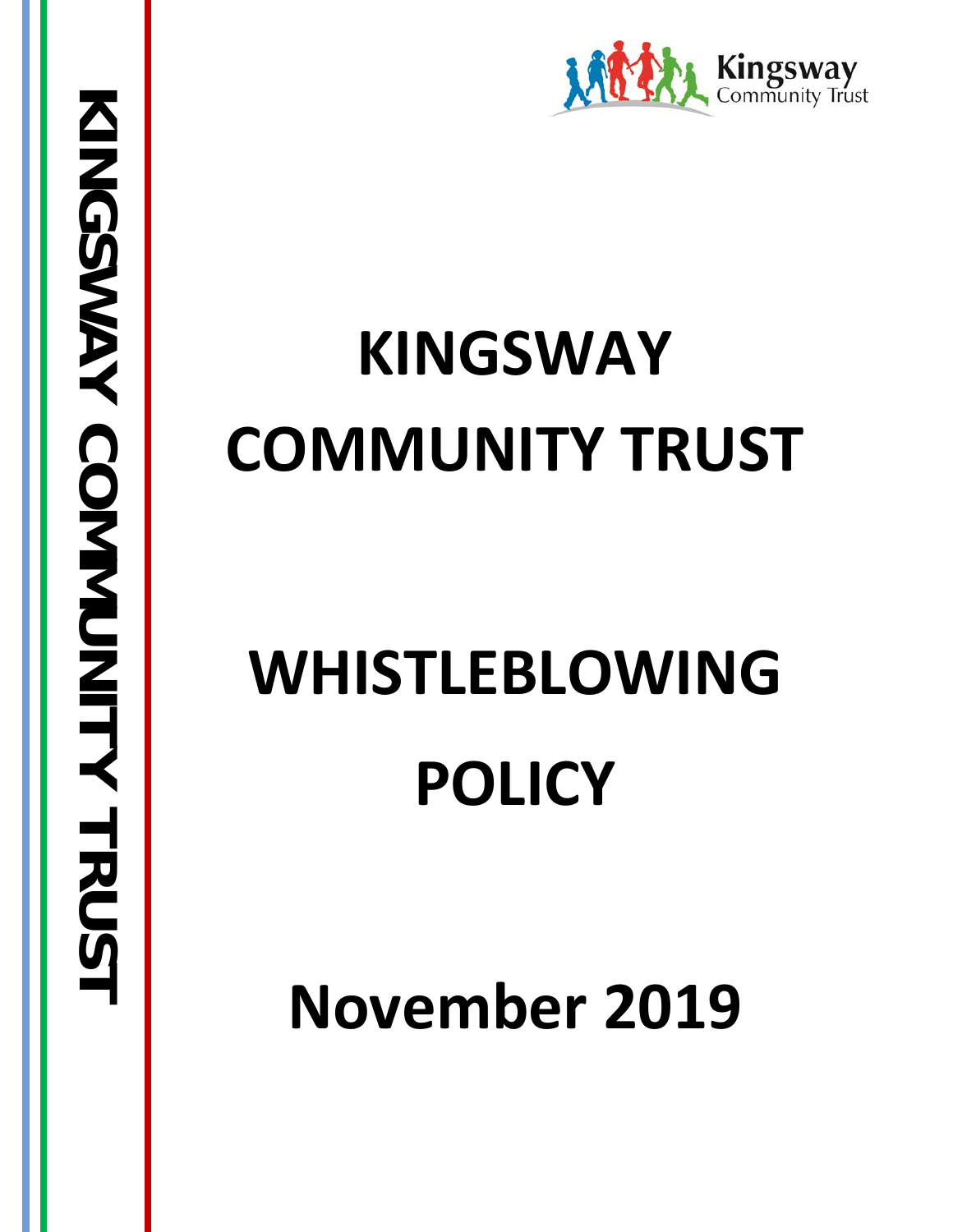## **WHISTLEBLOWING POLICY Date: November 2019 Review date: Autumn 2024**

#### **1. Introduction**

- 1.1 This whistleblowing policy is designed to allow those employed by the Trust to report genuine and legitimate concerns about something that may be seriously wrong within the school. This policy makes it clear that anyone reporting a genuine and legitimate concern can do so without fear of reprisals, victimisation or suffering a detriment.
- 1.2 The Trust expects the highest standards of conduct from all workers and will treat any concern raised about illegal or improper conduct seriously, in confidence and will carry out a proper investigation.
- 1.6 This policy accords with current education and employment law.

#### **2. Definitions**

- 2.1 "Whistleblowing" is the raising of a concern, either within the workplace or externally, about a danger, risk, malpractice or wrongdoing which affects others. It is referred to in law as "making a protected disclosure". It has a specific legal definition under the Public Interest Disclosure Act 1998 ("PIDA"), i.e. "a disclosure of information which, in the reasonable belief of the worker, is made in the public interest and tends to show serious misconduct".
- 2.2 The law provides protection for workers who raise legitimate concerns about specified matters or "qualifying disclosures". A qualifying disclosure may relate to:

[note – points in [ ] below are not recognised qualifying disclosures for the purposes of the legislation but are often extra categories referenced in disclosures]

- A criminal offence;
- Failure to comply with a legal duty;
- [Financial fraud or corruption;]
- [Abuse of authority;]
- [Serious breaches of school policies or procedures;]
- A miscarriage of justice;
- A danger to the health and safety of any individual;
- [Negligence;]
- [Unethical conduct and actions deemed unprofessional or inappropriate;]
- Damaging the environment;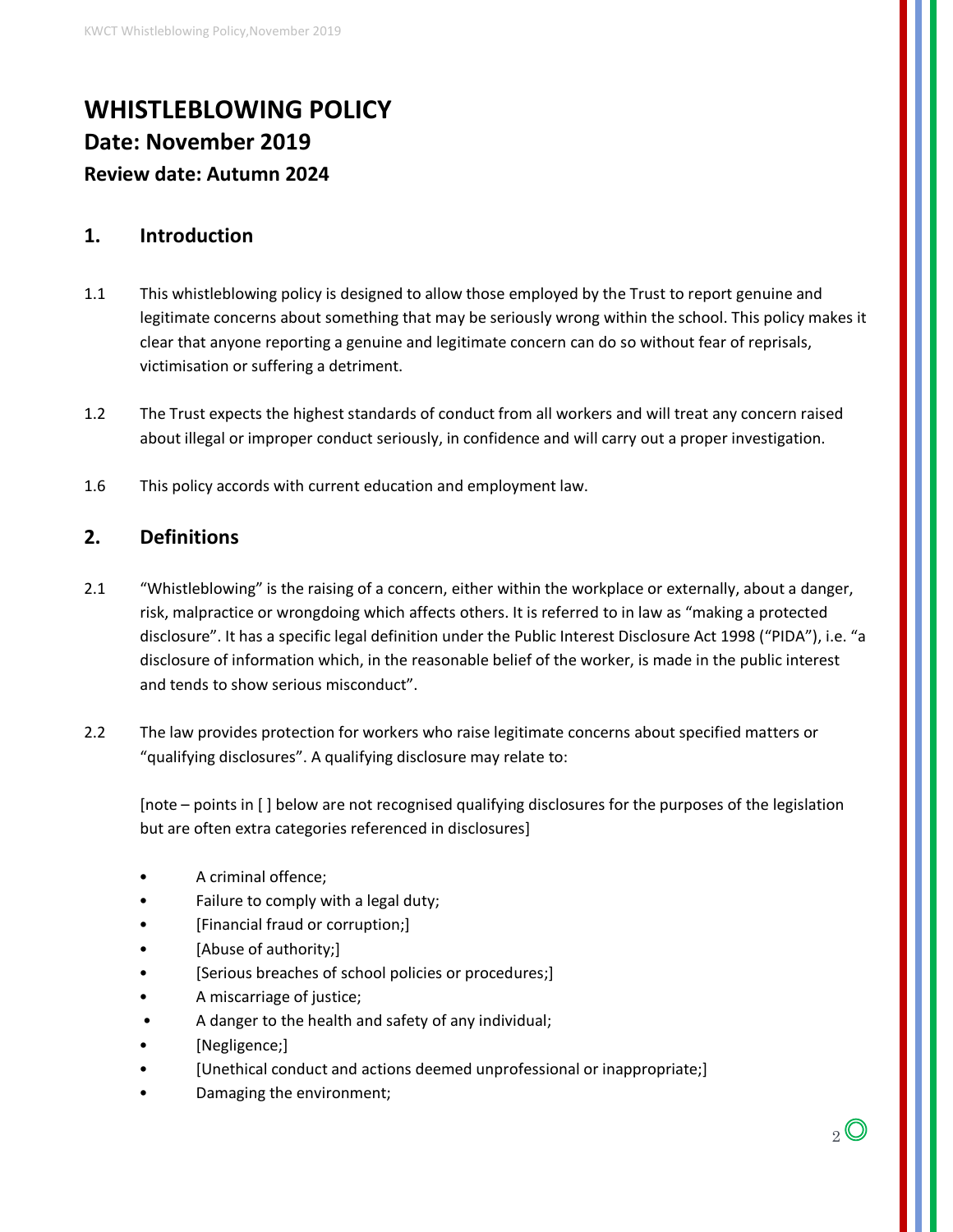- [Conduct likely to damage the School's reputation;]
- A deliberate attempt to conceal any of the above.

It is not necessary for the worker to have proof that such an act is being, has been, or is likely to be committed. A reasonable belief is sufficient.

- 2.3 References to Relevant Person mean the Executive Headteacher or a member of the School's Senior Management Team, or the Chair of Trust Board where a disclosure relates to the Executive Headteacher.
- 2.4 References to "School" is used to describe any school with Kingsway Community Trust.
- 2.5 References to the "Trust Board" or to "the Trustees/Governors" refer to the Trust Board or governors of the Local Governing Body.
- 2.6 References in this policy to the Chair of Trustees will include a reference to the Vice Chair of Trustees in cases where the decision making responsibilities of the chair of Trustees have been delegated to the Vice Chair of Trustees.

#### **3. Scope**

- 3.1 The Policy applies to disclosures from workers of Kingsway Community Trust regardless of length of service and includes workers, fixed term workers, temporary and agency staff, volunteers, contractors and/or consultants and any other individuals who undertake to do or perform personally any work or service for the Trust. All of these groups of individuals will be referred to as "workers" for the purposes of this Policy.
- 3.2 Kingsway Community Trust recognises that as a public body, it might receive a disclosure not only from its workers, but from members of the public as well. The Policy therefore applies equally to disclosures from members of the public. A member of the public will be anybody not falling within the definition of "worker" at 3.1 and may include a member, trustee, member of an academy advisory board, the parent of a Trust pupil, or somebody who uses the Trust's services.
- 3.2 This policy sets out the way in which workers may raise any genuine and legitimate concerns that they have about incidents of misconduct or malpractice and how these concerns will be dealt with.
- 3.3 This policy has specific sections to advise workers of the process to be followed when raising a concern and how the school will respond.
- 3.4 Concerns about a colleague's professional capability should not be dealt with using this policy.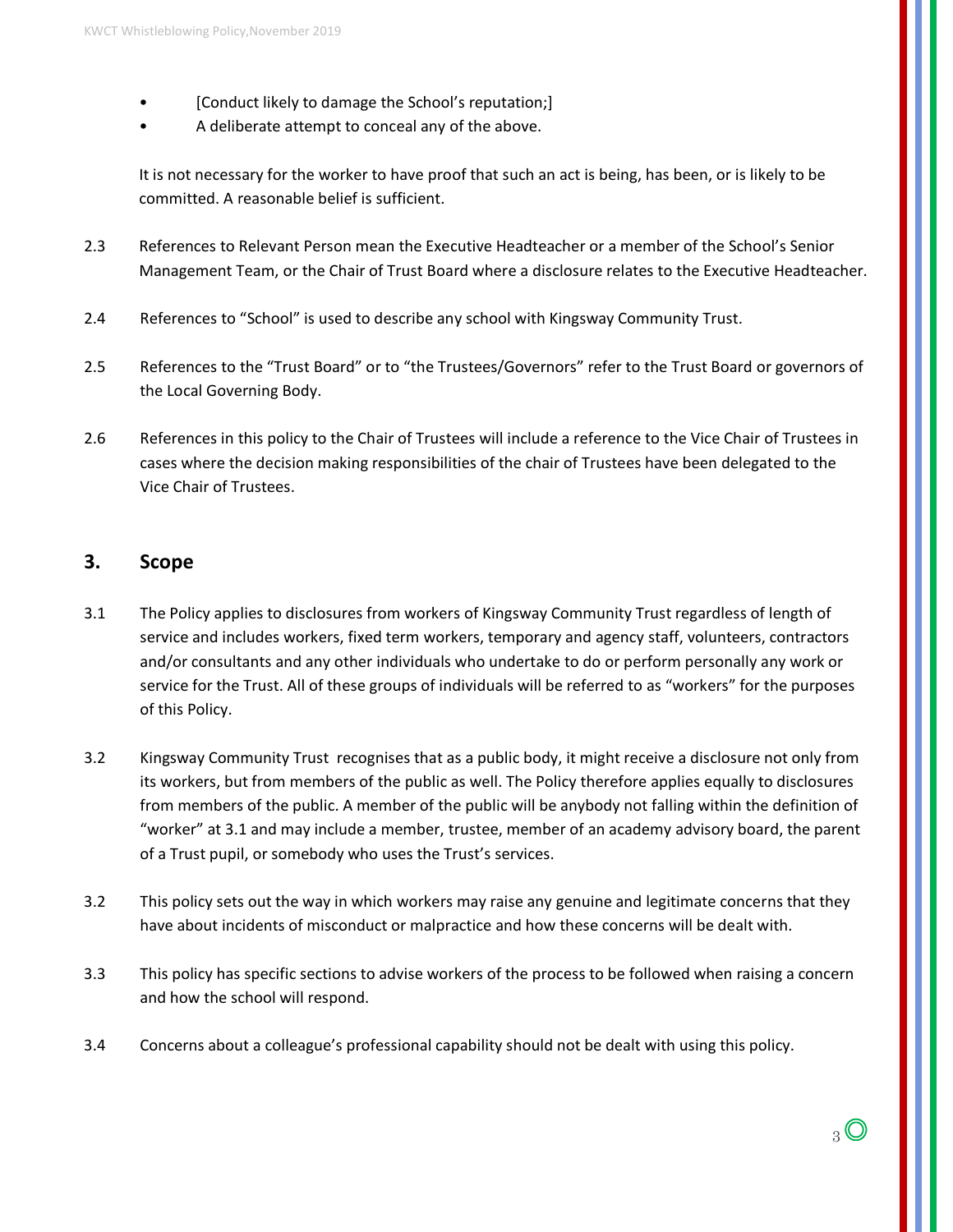- 3.5 This policy is not a substitute for normal line management processes but an addition to them. The aim of this policy is to allow for concerns to be expressed outside the normal line management structure, if necessary.
- 3.6 This policy is not to be used where other more appropriate internal reporting procedures are available. Concerns about an worker's own situation including a breach of contract, should be dealt with using the Trust's Grievance Procedure.
- 3.7 If any concerns are raised initially through a different route that raise serious concerns over wrongdoing and are in the public interest, the school will investigate under this whistleblowing policy.
- 3.8 Workers who do not follow the steps identified in this procedure and take their concerns to other outside sources (e.g. the press), may be subject to a formal disciplinary investigation.
- 3.9 The timescales in this policy may be amended by mutual agreement.
- 3.10 Specific staff responsibilities under this policy are set out in Appendix 1.
- 3.11 This policy does not form part of an worker's contract of employment and is not intended to have contractual effect.
- 3.12 This policy works in conjunction with our Anti-Bullying, Behaviour, Complaints, Equality, Health and Safety, Intimate Care, Internet Acceptable Use, First Aid and Medical Treatment of Pupils, Safeguarding and Child Protection and Safer Recruitment policies. Other documentation should also be considered such as staff disciplinary procedures and staff code of conduct.

#### **4. Protection for whistleblowers**

- 4.1 If a worker makes a disclosure under PIDA that is in the public interest and in accordance with this Policy, they are legally protected from harassment or victimisation, and will not be subject to any other detriment as a result of the disclosure (examples of detriment can be found in the Whistleblowing Toolkit/Public Concern at Work's Code of Practice on Whistleblowing).
- 4.2 The person making the disclosure does not have to be directly or personally affected by the serious misconduct, but must believe that the disclosure is true, and the disclosure must be made in the public interest.
- 4.3 PIDA will protect any worker making a protected disclosure, irrespective of whether or not the disclosure relates to information gained in the course of their employment (e.g. a protected disclosure made by a worker acting as a service user would still fall under the PIDA protection).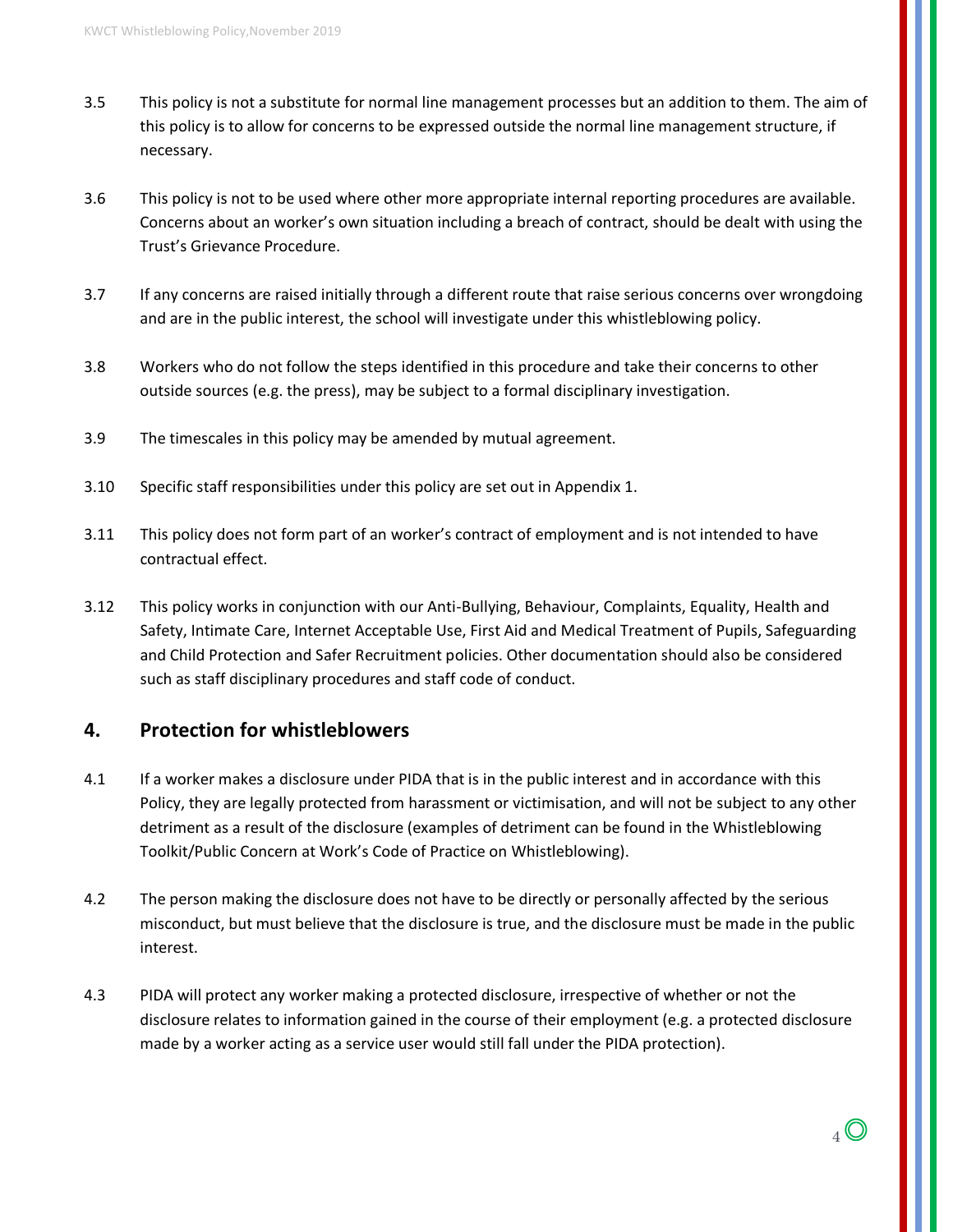- 4.4 Any worker who makes a 'protected disclosure' which meets the definition in PIDA is legally protected against victimisation and shall not be subject to any other detriment for whistleblowing. Kingsway Community Trust has adopted this policy in order to encourage early internal whistleblowing and to demonstrate its commitment to preventing victimisation.
- 4.5 If a worker claims that, despite that commitment, he or she has been victimised for making a disclosure, he or she should make a further complaint under this policy directly to the Executive Headteacher or the Chair of the Board of Trustees. If the disclosure involves them, the worker should report this to the Lead Trustee for Personnel.
- 4.6 A worker has the right to complain of victimisation as a result of any whistleblowing to an employment tribunal.
- 4.7 Any allegation that a worker has victimised a whistleblower will be taken seriously by Kingsway Community Trust, and managed appropriately. In particular, the worker alleged to have caused the victimisation could:

4.7.1 Be subject to an internal Trust investigation, and potential disciplinary action, (up to and including dismissal);

4.7.2 Face a civil claim personally, as the affected whistleblower could be entitled to directly issue a legal claim against the offender.

#### **5 How to raise a concern**

- 5.1 The School hopes that in many cases, workers will be able to raise any concerns with their line manager. Together, they may be able to agree a way of resolving a concern quickly and effectively.
- 5.2 However, where the matter is more serious, or an worker feels that their Line Manager has not addressed the concern properly or their line manager is not the most appropriate person then workers should raise the concern directly with the Executive Headteacher or a member of the Senior Leadership Team.
- 5.3 If the concern relates to the Executive Headteacher the matter should be raised with the Chair of the Trust Board.
- 5.4 In the event both the Executive Headteacher and the Chair of the Trust Board are the subject of the concern, the complaint must be made in writing to the Lead Trustee for Personnel
- 5.5 Any concerns should be expressed in writing, setting out the following information:
	- Who the allegations are against;
	- The background;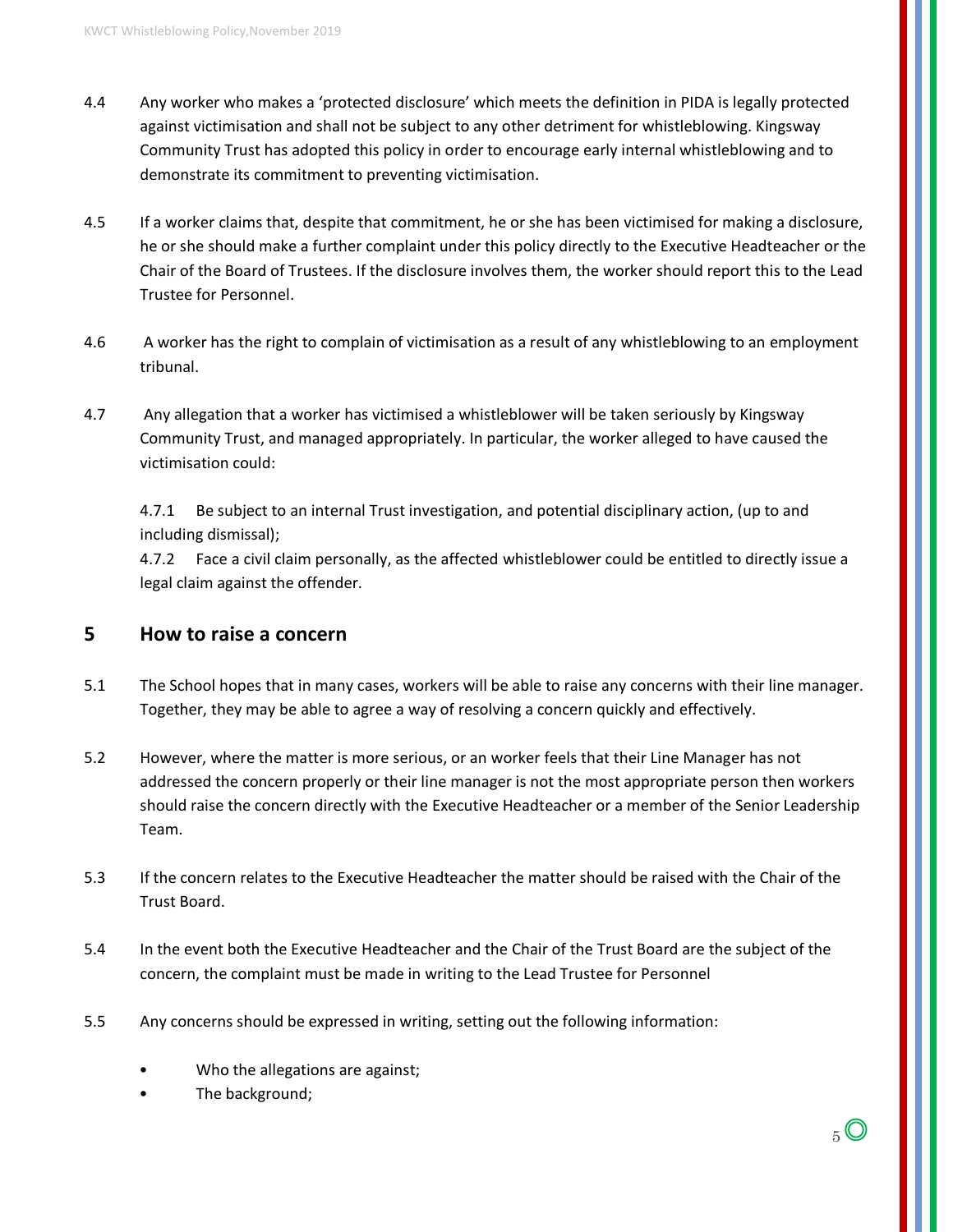- Full details on the nature of the alleged wrongdoing and why the member of staff is particularly concerned about the allegation;
- Details of any evidence in support of the allegation;
- Name and contact details (unless they wish to remain anonymous); and
- Reasons why the concern should be taken forward.
- 5.6 If a worker does not feel able to put the concern in writing initially, he or she should be allowed to telephone or meet the Executive Headteacher or a member of the Senior Leadership Team who will make a note of the concern and will explain the next steps in the process.

#### **6 How the school will respond**

- 6.1 The member of staff expressing concern will receive a written acknowledgement within 10 working days of the concern being received. This acknowledgement will indicate:-
	- How the school proposes to deal with the matter;
	- The policy under which the matter will be investigated (i.e. Whether it is the whistleblowing policy or a different school policy);
	- Contact details for the person handling the investigation (the "Investigating Officer");
	- Arrangements for confidentiality;
	- An estimate of how long it will take to provide a response on the outcome;
	- Any initial enquiries which may have been made;
	- Whether further investigations will take place, and if not, why not.
- 6.2 Having acknowledged receipt of the concern raised, the Investigating Officer will consult with the Trust's HR Provider if assistance is required with the investigation.
- 6.3 Some concerns may be resolved by agreed action, without the need for investigation. In these cases confirmation should be sought from the worker that they are satisfied that the matter has been resolved. This does not preclude matters being raised in the future if further concerns arise.

#### **7 The Investigation Process**

- 7.1 Allegations will be handled confidentially and discreetly by all who are directly involved in the investigation process.
- 7.2 Initial enquiries will be made to decide whether an investigation is appropriate and, if so, what form it should take including who should undertake the investigation. In some cases an investigation may be completed without the subject of the complaint being aware of the investigation.
- 7.3 If the concern relates to suspicions of fraud, theft or corruption within maintained schools, these concerns must be reported to the Local Authority's Head of Internal Audit and Risk Management.

 $6\bigcirc$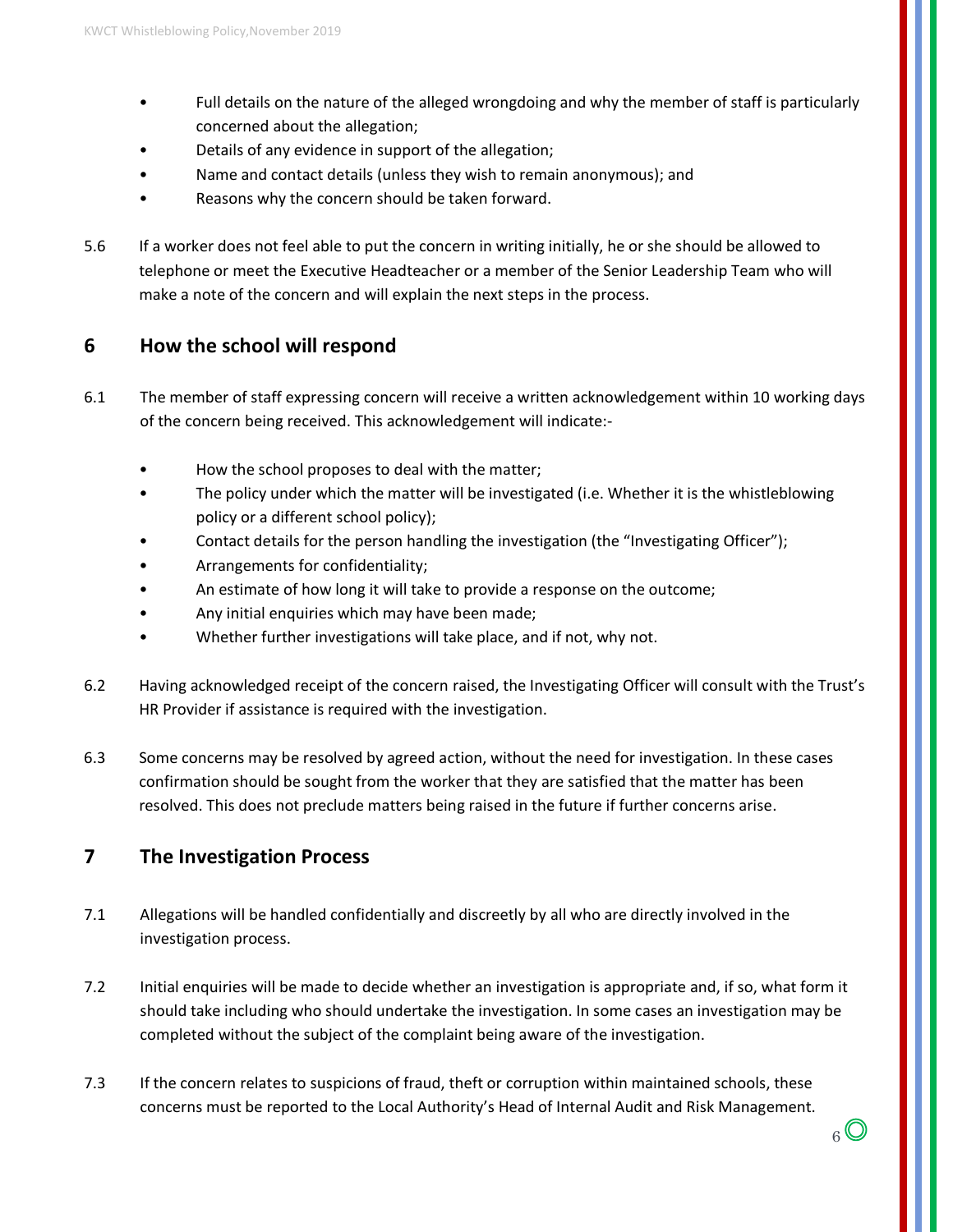7.4 If it is determined that the concerns or allegations fall within the scope of specific procedures (for example disciplinary procedures) it should normally be referred for consideration under those procedures. Before any further investigatory action is taken the Executive Headteacher should consult with the Trust's HR provider.

For school purchasing HR Services, such investigations may be conducted independently on behalf of the Executive Headteacher or Chair of the Trust Board.

- 7.5 If urgent action is required in response to a concern this may be taken before a full investigation is conducted.
- 7.6 It may be necessary for the Investigating Officer to arrange a meeting with the worker in order to obtain further information.
- 7.7 Witnesses may be interviewed as part of the investigation and asked to provide a written statement. Where witnesses have been identified by the worker, and particularly where witnesses are interviewed, it is important that the witnesses do not suffer any personal detriment as a result, providing that they have acted in good faith.
- 7.8 Investigation procedures into allegations of malpractice must be independent, skilled and objective. The Investigating Officer appointed must therefore not have had any previous involvement with the case and will be sensitive to the wishes of the worker wherever possible.
- 7.9 Where a complaint involves the Executive Headteacher, then an Investigating Officer must be appointed who does not work at, or with the School. In any event, the Investigating Officer must be at an appropriate level of seniority and must have sufficient experience and/or training to allow a thorough investigation to take place. Depending upon the circumstances, external agencies may also be involved in the investigation.
- 7.10 During the investigation every effort will be made to protect the legitimate rights of all parties involved. In particular the following principles shall be adhered to:
	- Strict confidentiality must be maintained at all times. Any breach of confidentiality may lead to consideration of disciplinary action;
	- Throughout the investigation process, the worker, the alleged perpetrator and any witnesses interviewed are entitled to be accompanied at the meeting by either a companion or a trade union representative.
- 7.11 The investigation should normally be completed within 30 working days of the complaint being registered. Where cases prove to be more complicated and it may not be possible to complete within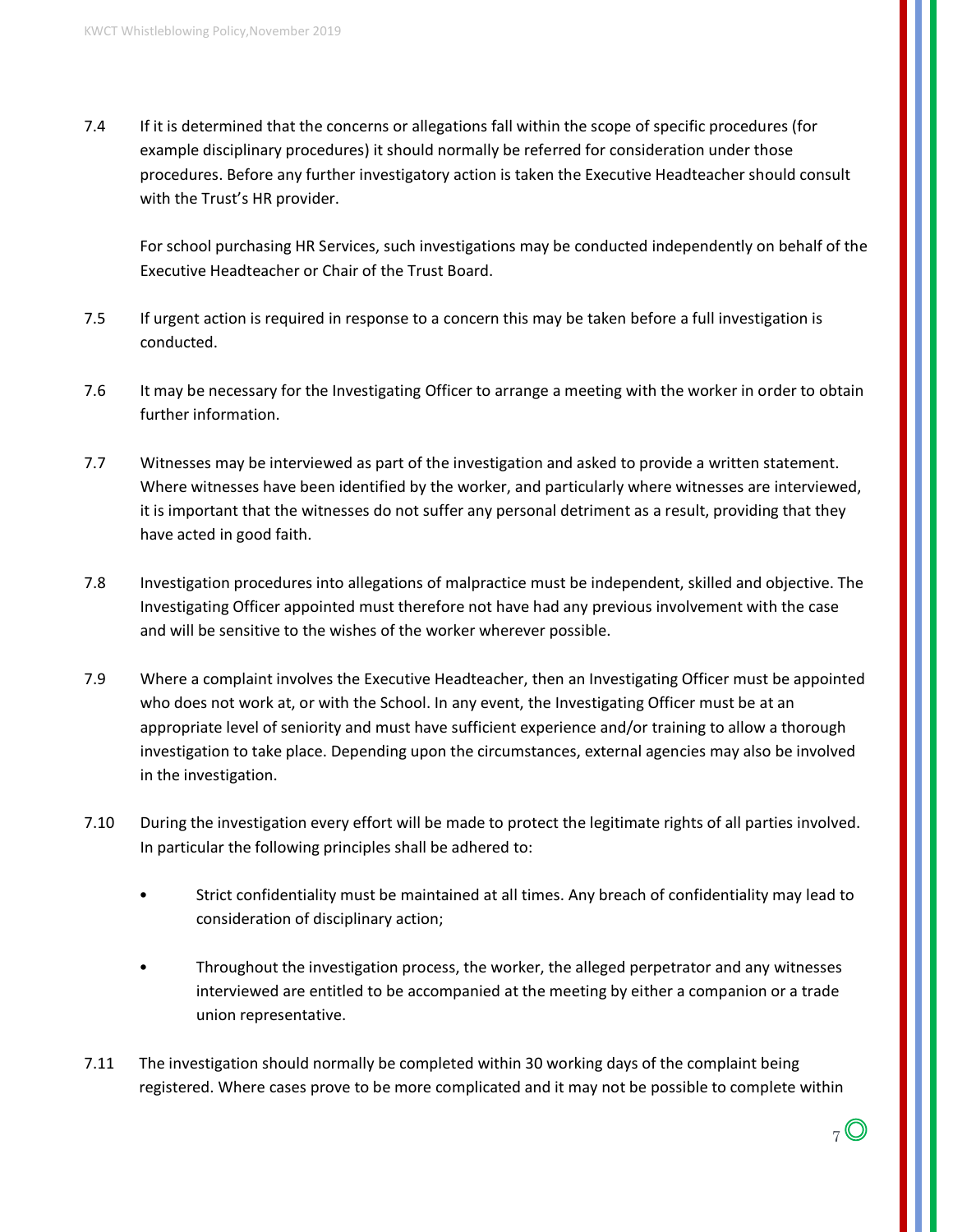the time scale, it will need to be extended to accommodate the particular circumstances. Where the timescale will probably exceed 30 working days, the Investigating Officer will advise the worker.

#### **8 Outcome of the Investigation**

- 8.1 The investigation will conclude with a report by the Investigating Officer to the Executive Headteacher, Chair of the Trust Board or other relevant person. This will summarise the Investigating Officer's findings on the allegations and recommend further action which could include but is not limited to:
	- A finding that the allegation was unfounded and therefore no action needs to be taken;
	- A recommendation to take no further action on the complaint. This may be appropriate if the Investigating Officer decides that there is a lack of evidence relating to the complaint or that the complaint is untrue;
	- A recommendation to take action in order to deal with the matter on the basis that it is not sufficiently serious to warrant formal disciplinary action. Such action could include:
		- Written management advice; and/or
		- An instruction to a member of staff to undertake appropriate guidance and/or training; and/or
		- Appropriate changes in working arrangements which must not be to the disadvantage of the complainant;
		- A recommendation to initiate formal disciplinary action because there is objective evidence to support the allegation that malpractice has taken place.
- 8.2 The Executive Headteacher or other Relevant Person will write to the worker detailing the findings of the investigation and the action to be taken. This letter will contain an undertaking that the worker and any witnesses will not be victimised or suffer any detriment as a result of having made the complaint.
- 8.3 Where the Executive Headteacher or other Relevant Person determines to take no action irrespective of the recommendation made he/she shall give written reasons for this determination to the worker. Failure to give such information will be regarded as a breach of this procedure.
- 8.4 Where the Investigating Officer considers that a complaint is untrue and malicious he/she will recommend a second investigation of the circumstances. This may lead to consideration of disciplinary action against the complainant. Suspension may be considered necessary but should be seen as a neutral act which does not of itself imply that any pre-emptive judgment has been reached.

#### **9 Recording Whistleblowing Complaints**

9.1 The Executive Headteacher (or Chair of the Trust Board in the case of the Executive Headteacher) should maintain a confidential central record for a period of five years (seven years for allegations of financial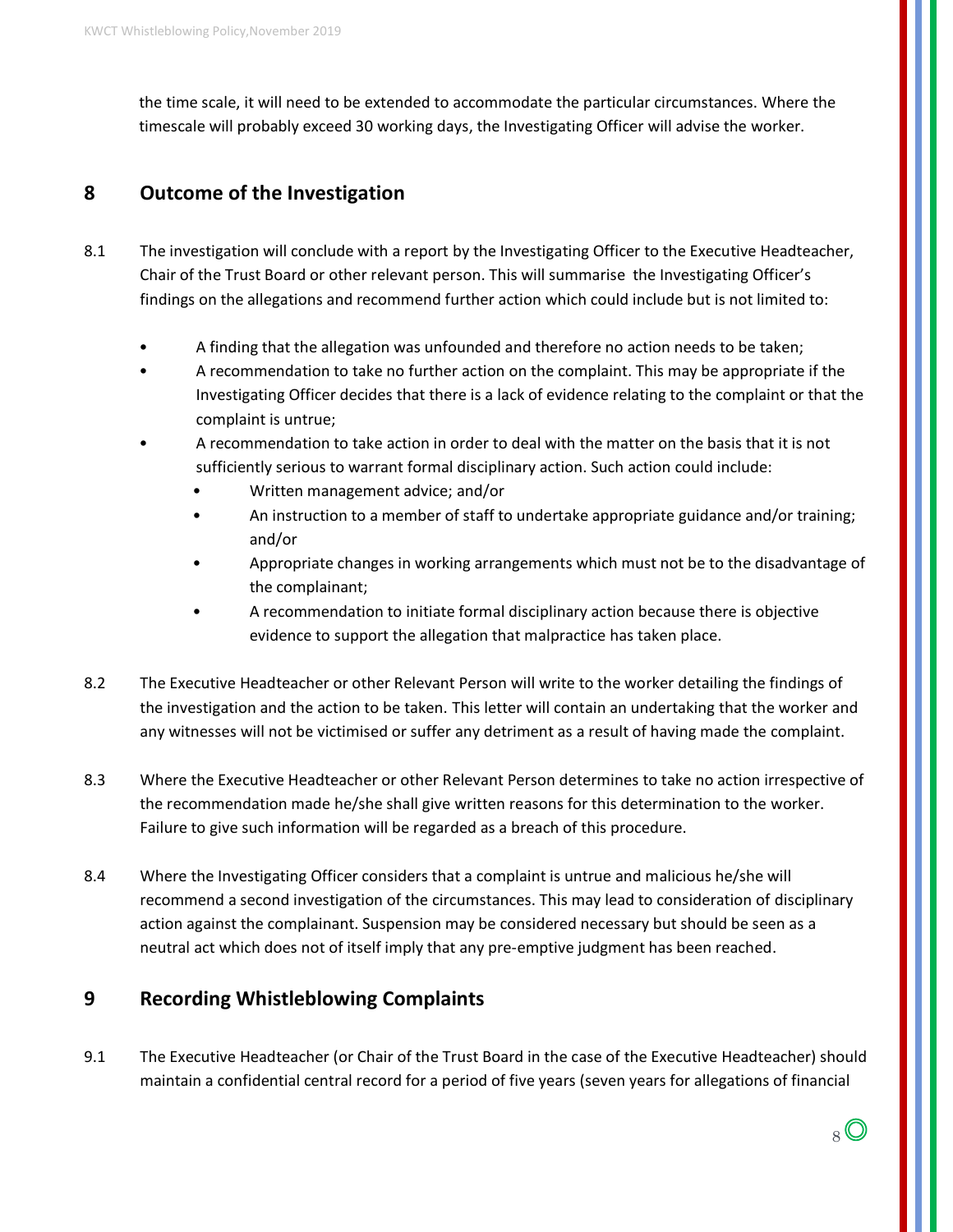irregularities) and a copy should be held by HR of all Whistleblowing allegations which have been raised and the responses provided.

9.2 In respect of anonymous allegations, should the Executive Headteacher or Chair of the Trust Board consider that further action would be inappropriate details of the allegation and reason for the decision must still be recorded. These central records will be used to analyse the impact and effectiveness of the arrangements put in place as part of the reporting process on the effectiveness and outcomes of the Policy and as a record of actions taken in the case of any matters raised under the Public Interest Disclosure Act.

#### **10 Anonymous Concerns**

- 10.1 This policy encourages individuals to put their name to an allegation wherever possible as the school believes that open and confidential whistleblowing is the best means of addressing concerns, and protecting individuals. The effectiveness of any investigation may be limited where an individual chooses not to be identified.
- 10.2 All concerns expressed anonymously will be considered and may be investigated but the level of investigation will depend upon the nature of the allegations; the seriousness of the issues raised; the credibility of the concern; and the likelihood of confirming the allegations from attributable sources.
- 10.3 Concerns expressed anonymously are much less persuasive than when an worker is prepared to come forward formally. It will not of course be possible to report any findings back to the complainant in these circumstances.
- 10.4 Anonymous concerns will be recorded in accordance with paragraph 8.2

#### **11 False and Malicious Allegations**

- 11.1 While encouraging workers to bring forward genuine matters of concern, the school must guard against claims which are untrue and are made to deliberately damage the reputation of other staff at the school.
- 11.2 If a member of staff makes an allegation in good faith, but it is not confirmed by the investigation, no action will be considered or taken. However, if an worker makes false, malicious or vexatious allegations this will be treated as a serious disciplinary offence and disciplinary action will be taken.

#### **12 Harassment and Victimisation**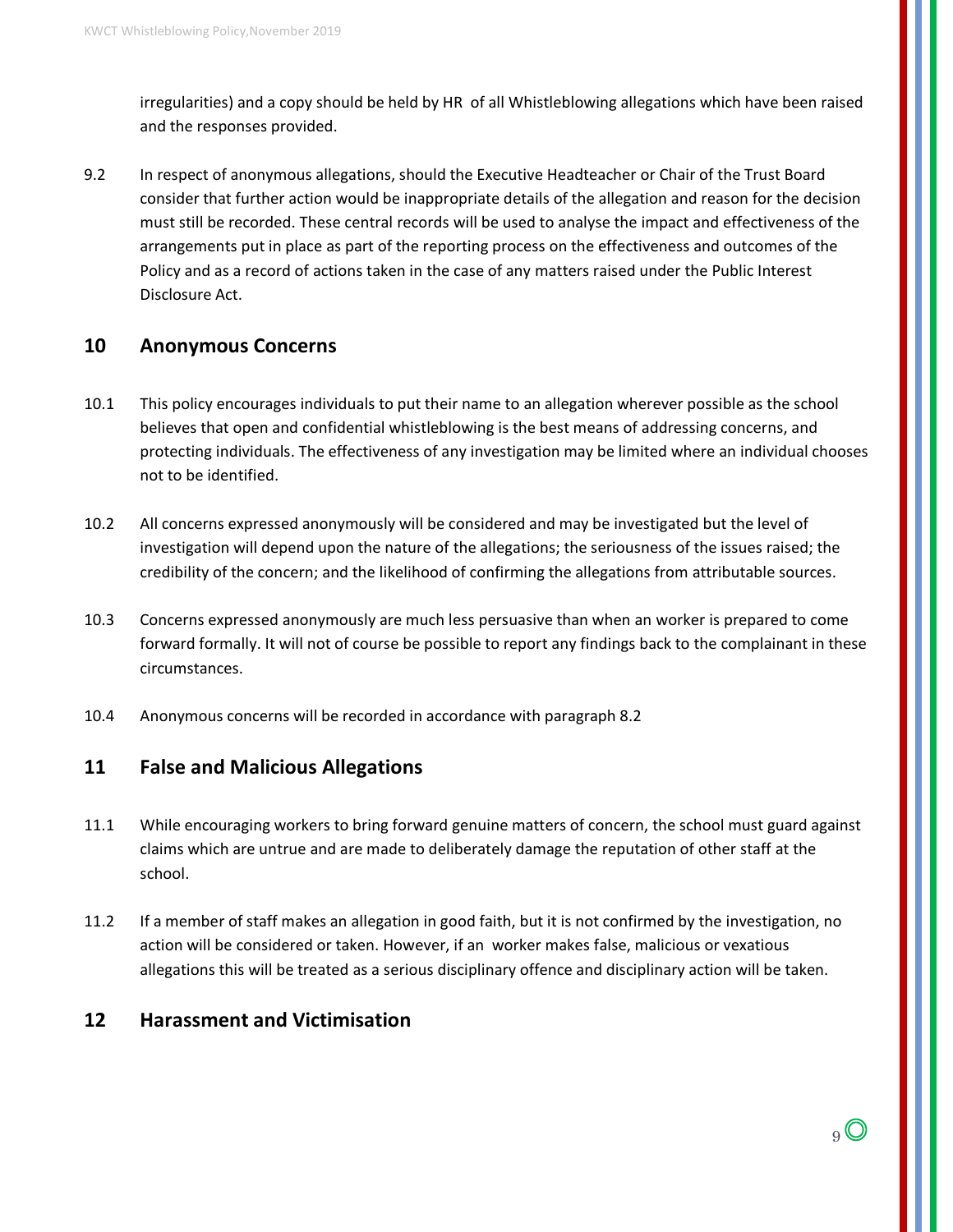- 12.1 The Executive Headteacher or Relevant Person will monitor how an worker is subsequently treated after raising a matter of concern and will ensure that if they find evidence of harassment or victimisation, this is dealt with under disciplinary arrangements.
- 12.2 The School will not tolerate harassment or victimisation against an worker who has raised a genuine concern under this policy. Any worker who victimises a whistle-blower will be subject to disciplinary action which could lead to dismissal.
- 12.3 Any worker who believes they have been harassed or victimised as a result of raising a genuine concern should contact the Executive Headteacher or a Relevant Person.

#### **13 Concerns about Safeguarding.**

13.1 All workers have a duty to report concerns about the safety and welfare of pupils.

Concerns about any of the following:

- Physical abuse of a pupil
- Sexual abuse of a pupil
- Emotional abuse of a pupil
- Neglect of a pupil
- An intimate or improper relationship between an adult and a pupil

must be reported immediately to the School's Designated Safeguarding Lead

#### **14 How the matter can be taken further**

- 14.1 It is intended that this Policy will enable the school to satisfactorily deal with concerns raised by workers.
- 14.2 If an worker would like independent advice about raising a concern, the worker can speak to:
	- A Union Representative;
	- An independent legal advisor; and/or
	- The independent charity "Public Concern at Work" www.pcaw.org.uk
- 14.3 If an worker is not satisfied, and feels it appropriate to take the issue further, the worker may make a protected disclosure to a third party (in accordance with the provisions of the Public Interest Disclosure Act 1998), the following are possible contact points:
	- Secretary of State for Education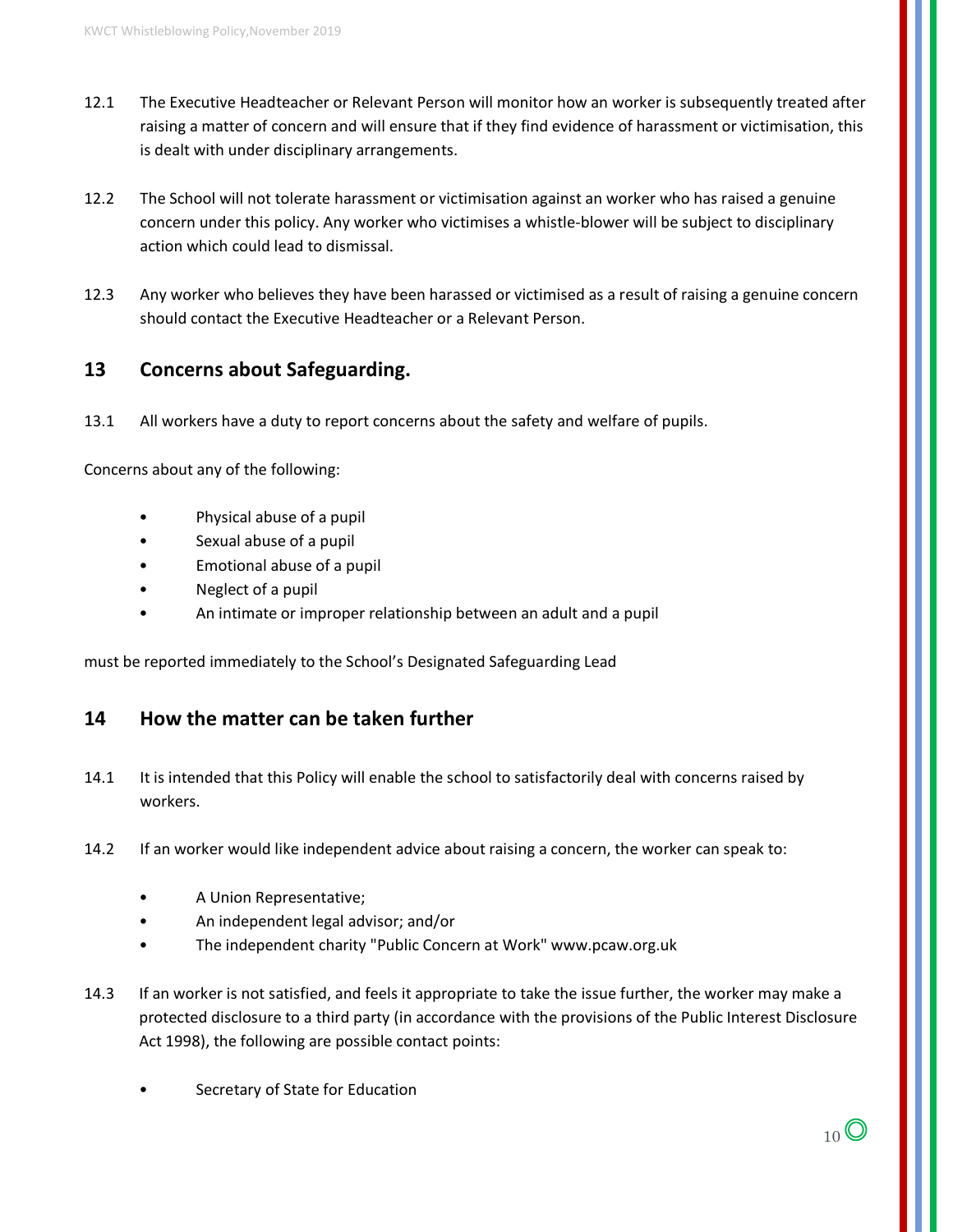- Office of Qualifications and Examinations Regulation
- Ofsted
- Local Authority
- Children's Commissioner
- NSPCC
- National Audit Office
- The Health and Safety Executive
- The Environment Agency

If a matter is taken outside the school, the worker must take all reasonable steps to ensure that confidential information is not disclosed.

Whistleblowing to an external source without first going through the internal procedure is inadvisable without compelling reasons.

| Date                                                         | <i><u><b>Issue</b></u></i> | Date approved by Trustees | Review date |
|--------------------------------------------------------------|----------------------------|---------------------------|-------------|
| 10 <sup>th</sup> May 2017                                    | May 2017                   | 18.7.17                   | Summer 2022 |
| November 2019                                                | November                   | 16.12.19                  | Autumn 2024 |
|                                                              | 2019                       |                           |             |
| Reviewed in light of changes in EFSA handbook September 2019 |                            |                           |             |
|                                                              |                            |                           |             |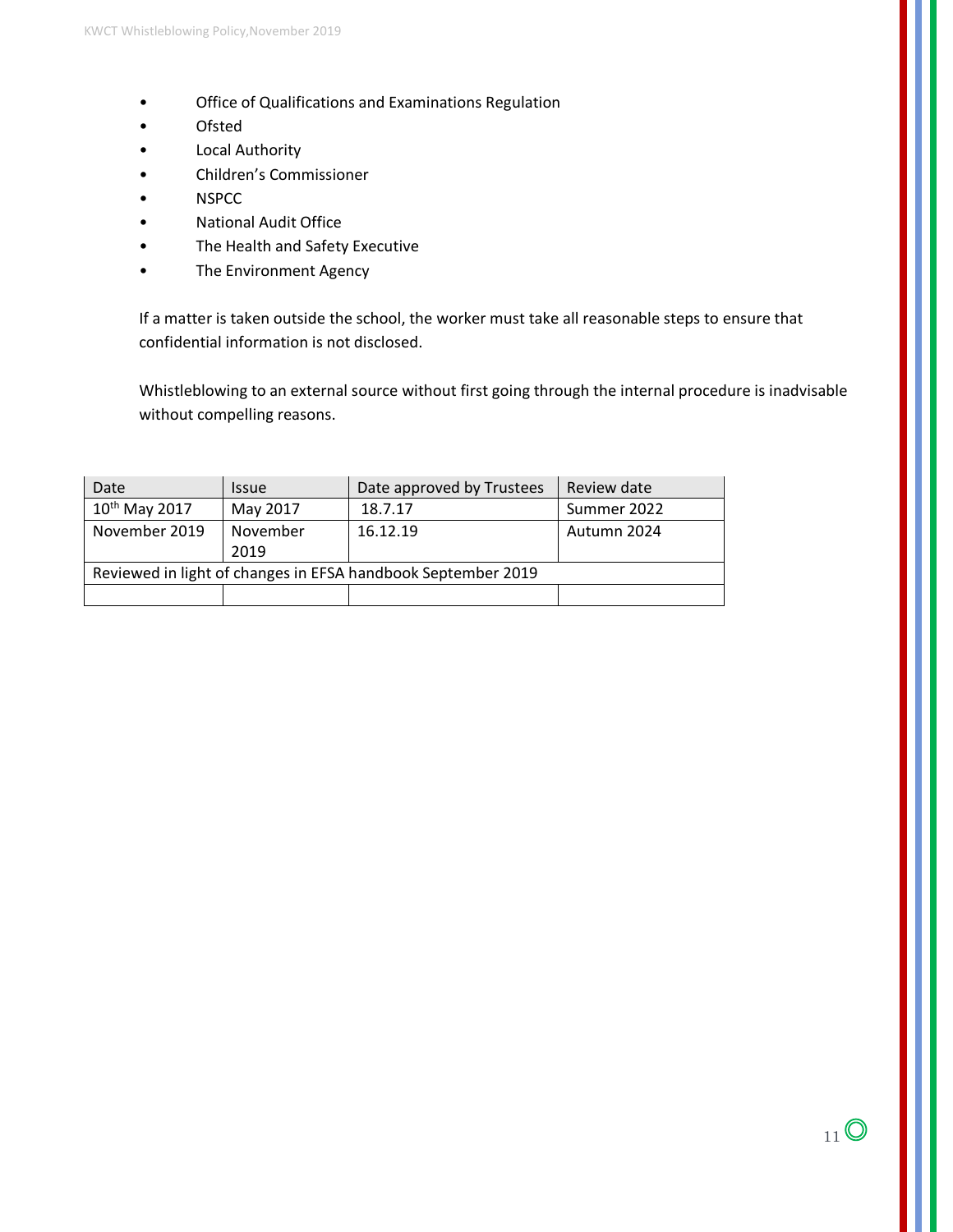## **APPENDIX 1**

### **Staff Responsibilities**

#### **All Staff Responsibilities**

It is the responsibility of all members of staff to ensure that their own behaviour is appropriate to the school as a workplace and does not contribute to an environment in which malpractice or wrong doing is either ignored, condoned or encouraged. All staff should challenge such behaviour if it occurs, or bring it to the attention of a Relevant Person

#### **Executive Headteacher Responsibilities**

The Executive Headteacher has a duty which they share with others in leadership/managerial roles to establish and maintain a positive and accountable working environment. In particular, the Executive Headteacher is responsible for:

- Communicating the policy to all staff in such a way as to promote its understanding and making it easily accessible:
- Managing staff in a professional and sensitive manner;
- Ensuring that the school environment has a culture where malpractice and or wrong doing is unacceptable;
- Ensuring that the policy is implemented effectively and efficiently at all levels throughout the school;
- Taking all concerns raised seriously, ensuring the necessary action is taken to address the matter promptly, and as sensitively and confidentially as possible;
- Ensuring that appropriate support is available to complainants during the investigation of their complaint; this may be via a colleague or trade union representative;
- Making it clear that malicious and vexatious allegations are serious matters and will not be tolerated;
- Ensuring that appropriate support is available to witnesses during the investigation of the complaint; this may be via a colleague or trade union representative.

#### **Trust Board Responsibilities**

The Trust Board has the responsibility to:

• Meet its legal duties and responsibilities and act at all times within the legal framework;

 $_{12}$  (O)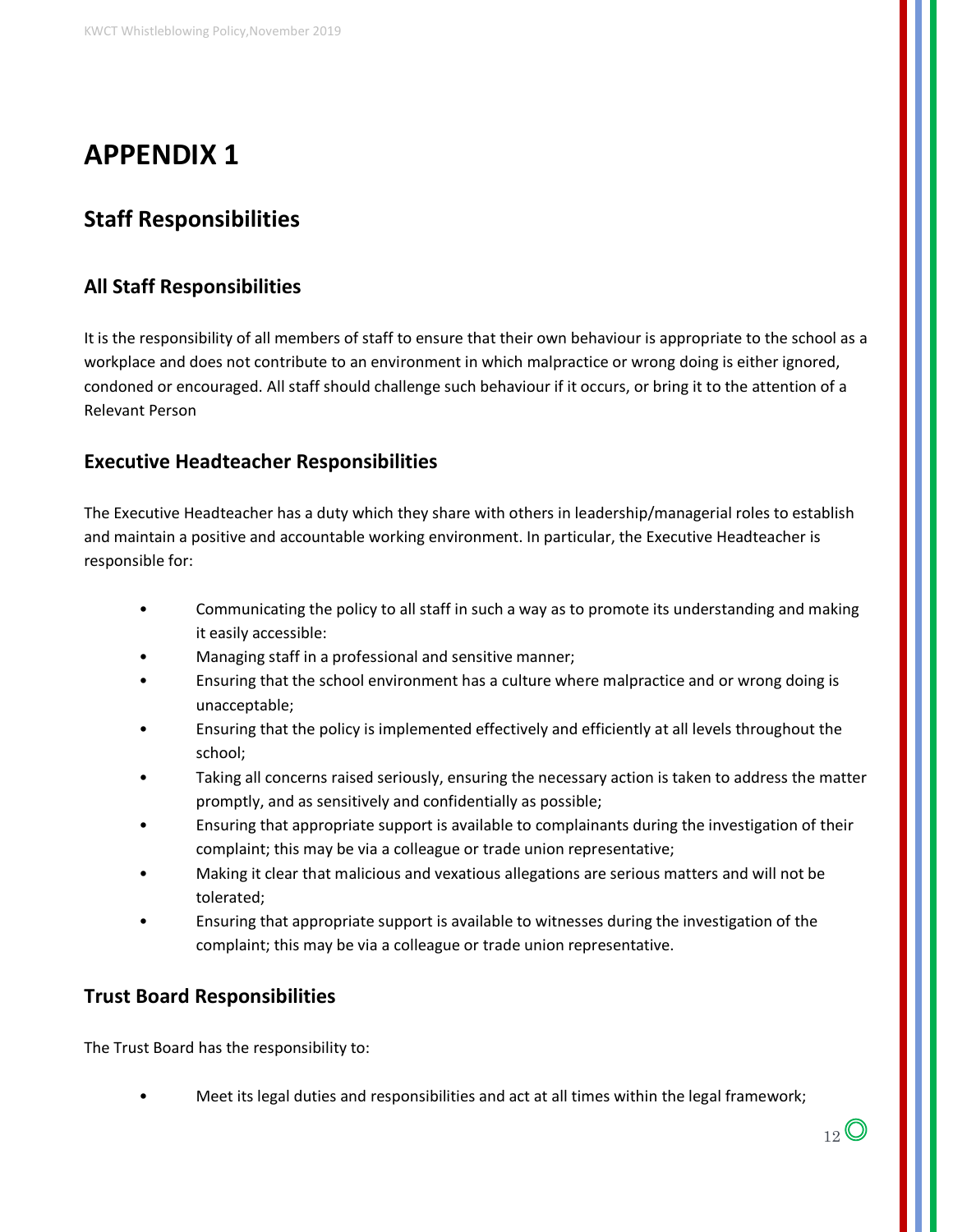- Have an up-to-date and comprehensive Whistleblowing policy;
- Receive reports from the Executive Headteacher on the application of the procedure;
- Agree that the Chair of the Trust Board be the contact for complaints made against the Executive Headteacher;
- Agree that in the event of a complaint against the Chair, the vice chair will be the contact